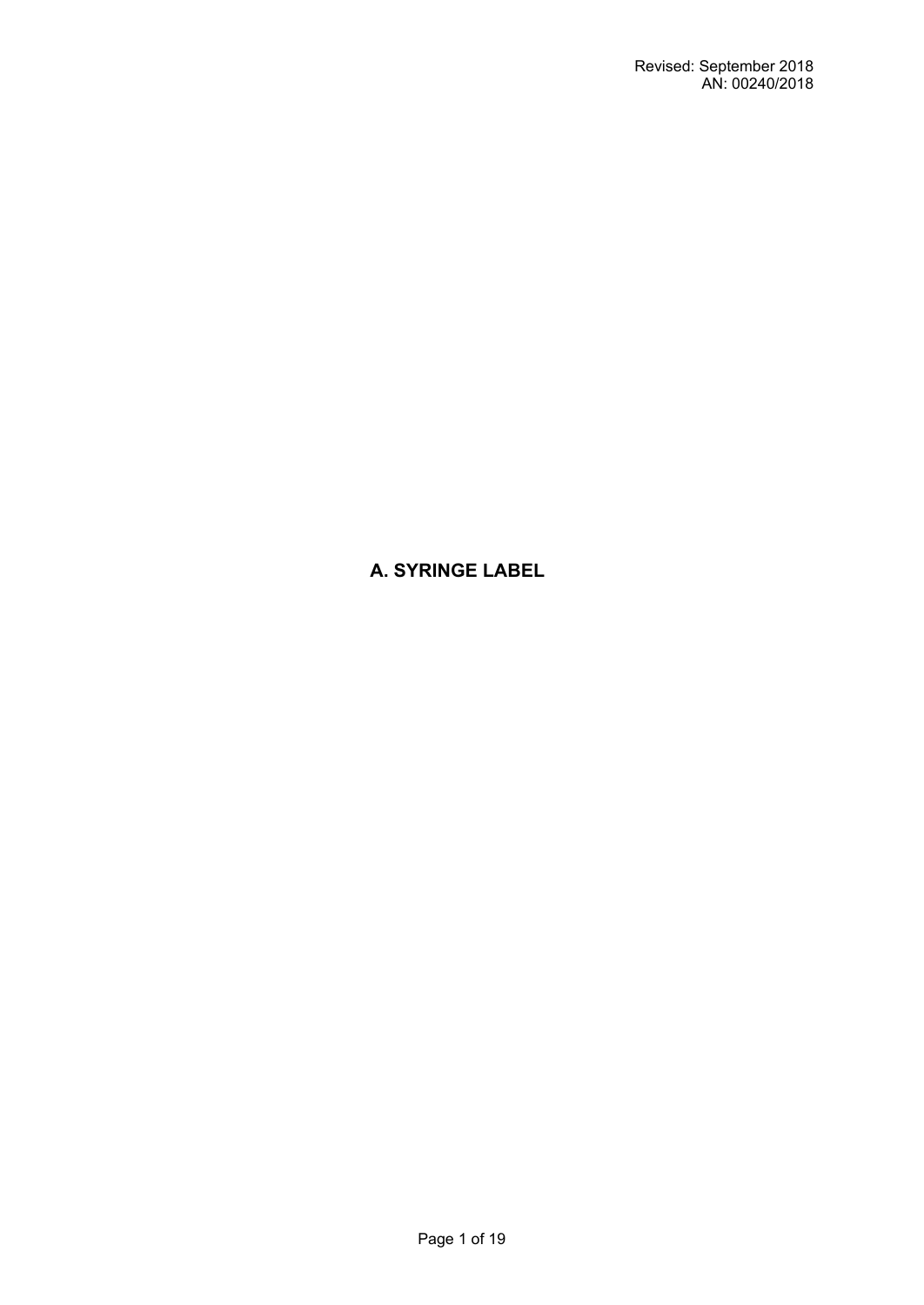# **PARTICULARS TO APPEAR ON THE IMMEDIATE PACKAGE**

# **Syringe**

# **1. NAME OF THE VETERINARY MEDICINAL PRODUCT**

Animec 18.7 mg/g Oral Paste for Horses

Ivermectin

# **2. STATEMENT OF ACTIVE AND OTHER SUBSTANCES**

Ivermectin 18.7 mg/g

#### **3. PHARMACEUTICAL FORM**

Oral Paste

#### **4. PACKAGE SIZE**

6.42 g or 7.49 g

#### **5. TARGET SPECIES**

Horses

#### **6. INDICATION(S)**

Antiparasitic treatment for Horses.

## **7. METHOD AND ROUTE(S) OF ADMINISTRATION**

Read the package leaflet or outer carton before use.

#### **8. WITHDRAWAL PERIOD**

Meat and offal: 34 days Do not use in mares producing milk for human consumption

## **9. SPECIAL WARNING(S), IF NECESSARY**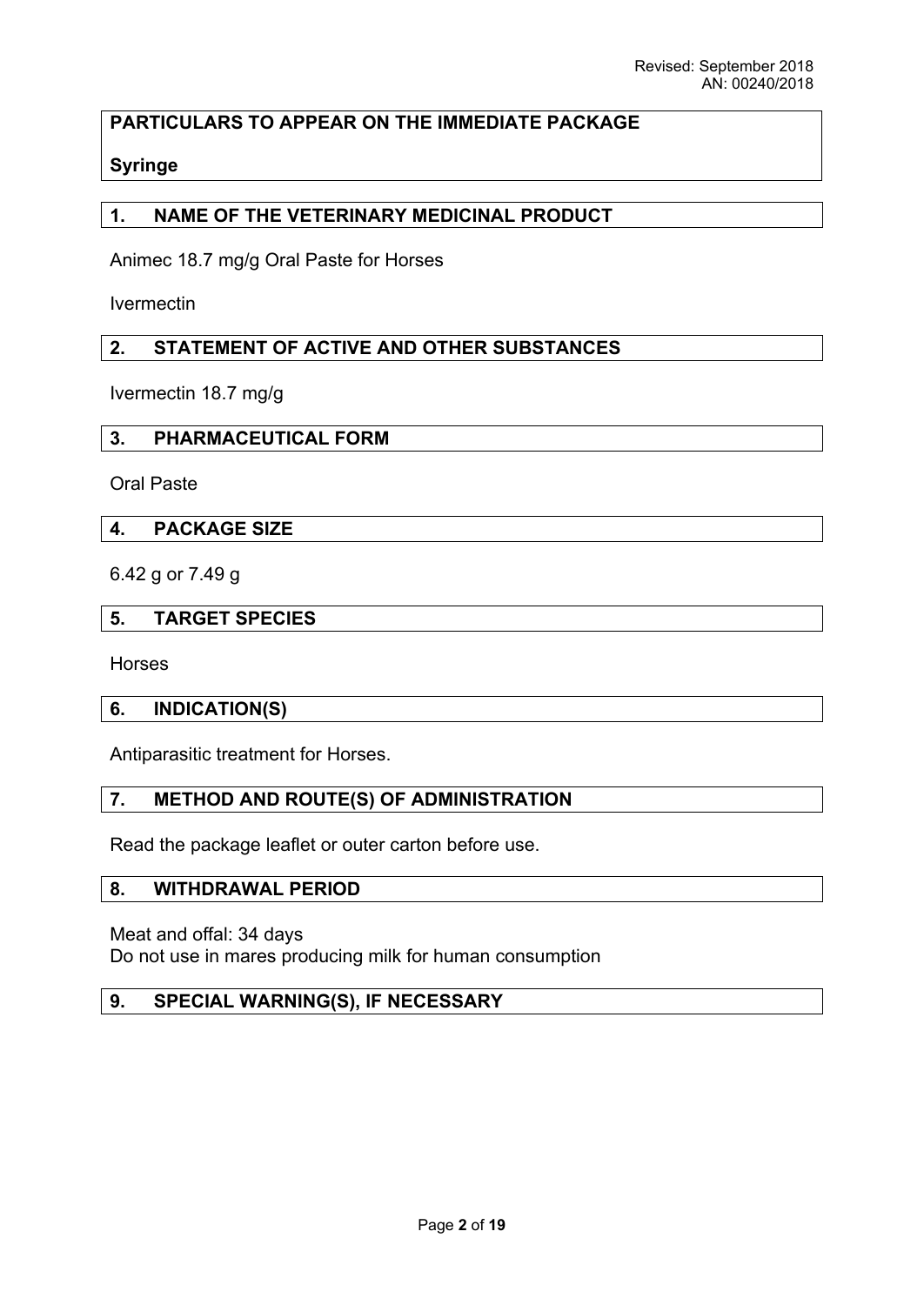## **10. EXPIRY DATE**

## MM/YYYY

The product is for single use. After use the syringe should be discarded

# **11. SPECIAL STORAGE CONDITIONS**

Do not store above 25°C

## **12. SPECIAL PRECAUTIONS FOR THE DISPOSAL OF UNUSED PRODUCTS OR WASTE MATERIALS, IF ANY**

# **13. THE WORDS "FOR ANIMAL TREATMENT ONLY" AND CONDITIONS OR RESTRICTIONS REGARDING SUPPLY AND USE, if applicable**

For animal treatment only

# **14. THE WORDS "KEEP OUT OF THE REACH AND SIGHT OF CHILDREN"**

Keep out of the reach and sight of children

## **15. NAME AND ADDRESS OF THE MARKETING AUTHORISATION HOLDER**

ECO Animal Health Ltd. 78 Coombe Road New Malden Surrey KT3 4QS United Kingdom

## **16. MARKETING AUTHORISATION NUMBER(S)**

Veterinary Medicinal Product authorised for use in UK and IE.

IRELAND ONLY

|--|

LM VPANo.: 10859/014/001

|  | <b>UK ONLY</b> |
|--|----------------|
|--|----------------|

POM-VPS

To be supplied only on a veterinary prescription Vm 13277/4019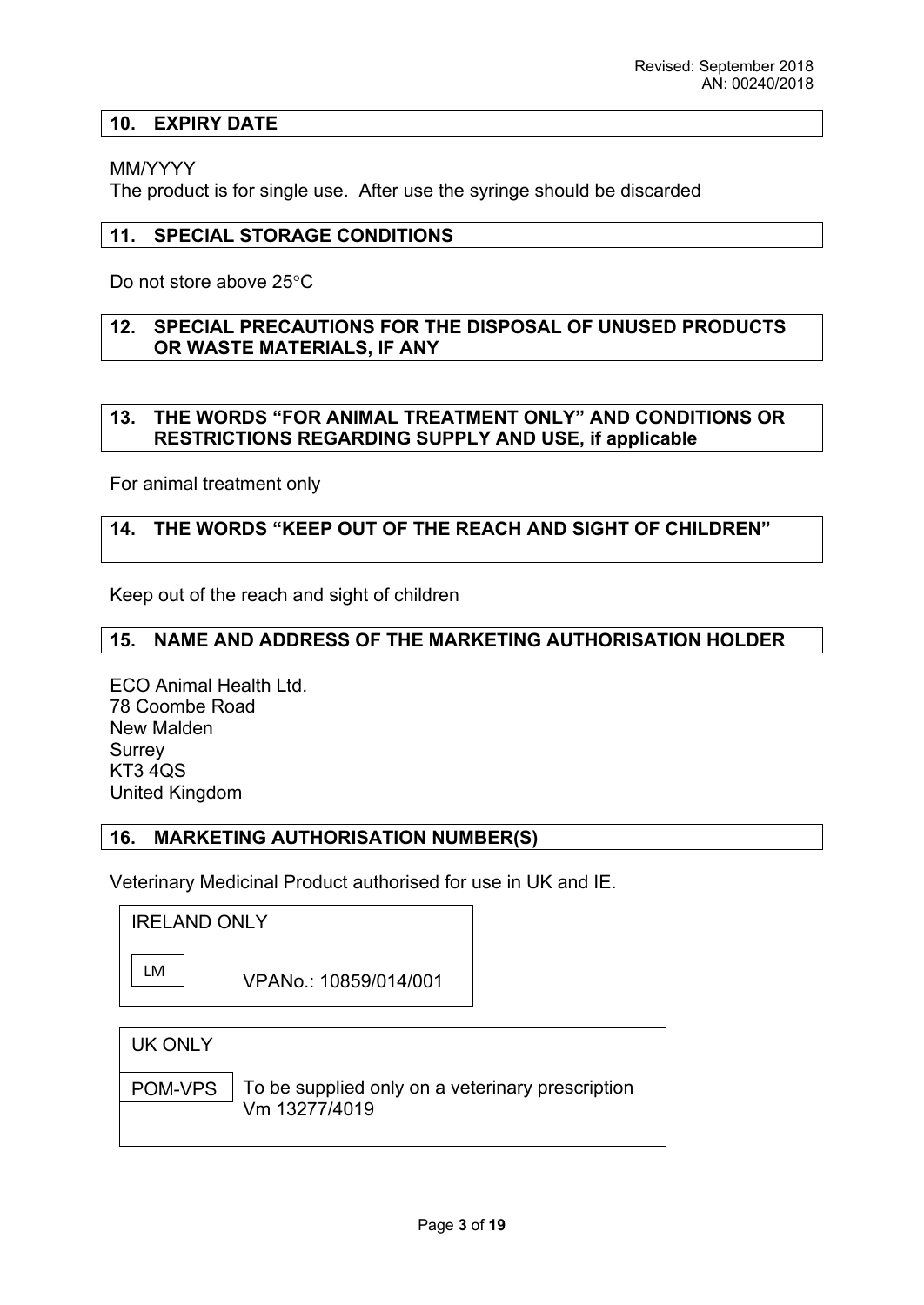# **17. MANUFACTURER'S BATCH NUMBER**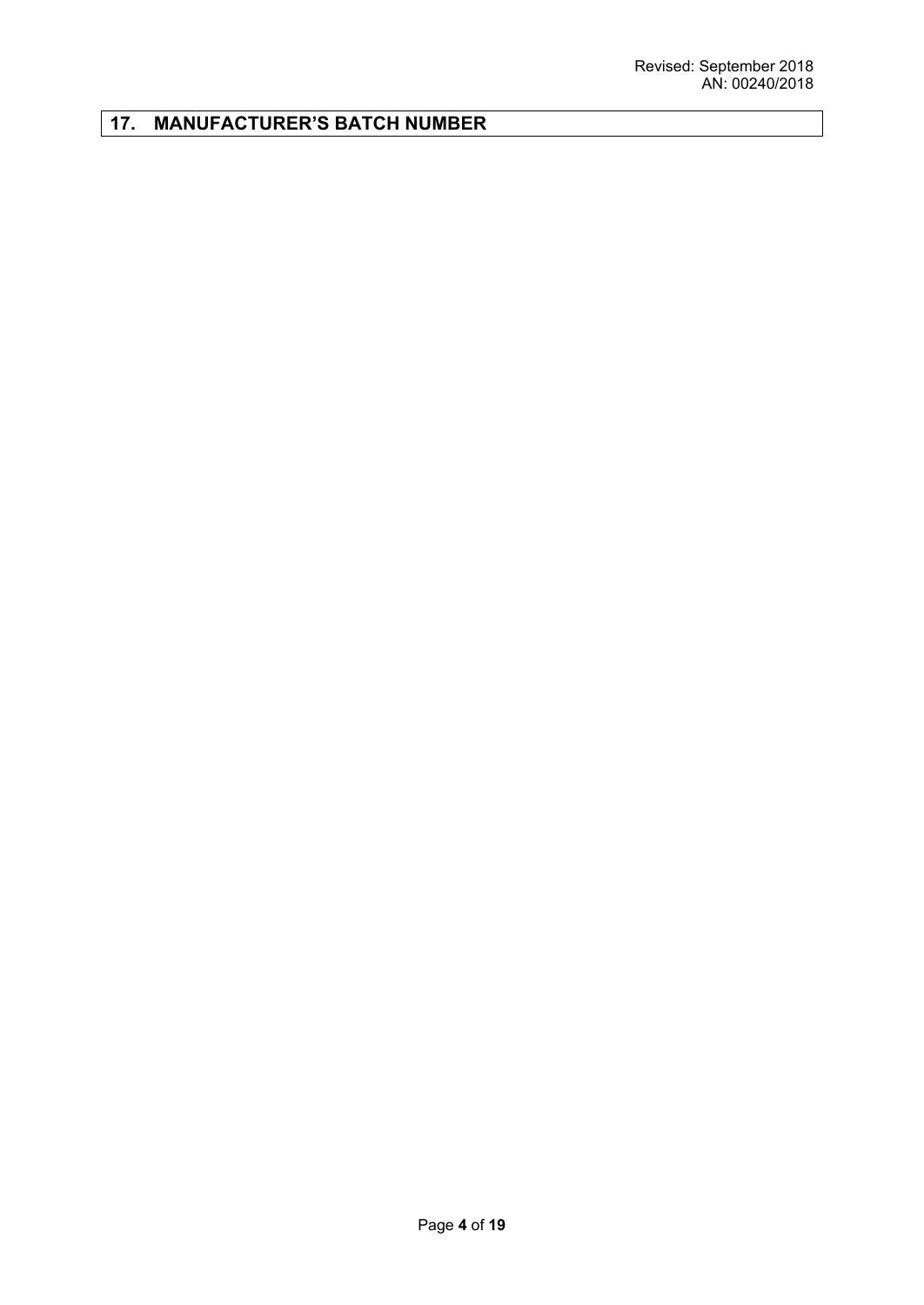**B. BOX LABEL**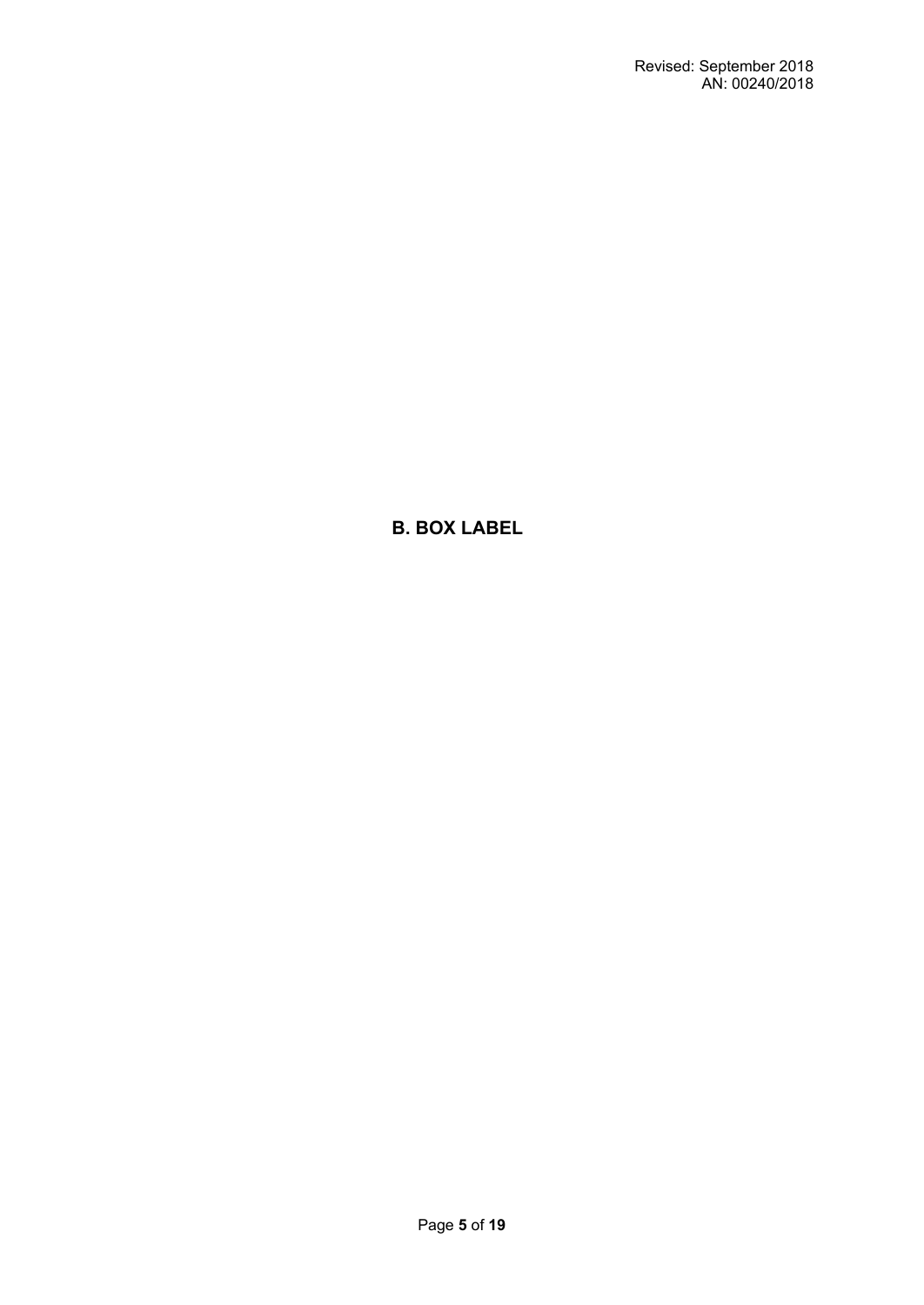# **PARTICULARS TO APPEAR ON THE OUTER PACKAGE**

## **Box**

## **1. NAME OF THE VETERINARY MEDICINAL PRODUCT**

Animec 18.7 mg/g Oral Paste for Horses Ivermectin

# **2. STATEMENT OF ACTIVE AND OTHER SUBSTANCES**

1 Syringe containing 7.49 g (6.42 g) paste which contains 18.7 mg/g ivermectin

## **3. PHARMACEUTICAL FORM**

Oral Paste

## **4. PACKAGE SIZE**

6.42 g or 7.49g

## **5. TARGET SPECIES**

Horses

#### **6. INDICATION(S)**

Antiparasitic treatment for Horses.

## **7. METHOD AND ROUTE(S) OF ADMINISTRATION**

One syringe will treat upto a 700kg horse (only for 7.49 g syringe) Read the package leaflet before use.

#### **8. WITHDRAWAL PERIOD**

Meat and offal: 34 days Do not use in mares producing milk for human consumption.

#### **9. SPECIAL WARNING(S), IF NECESSARY**

Read the package leaflet before use for full instructions and user warnings

# **10. EXPIRY DATE**

#### MM/YYYY

The product is for single use. After use the syringe should be discarded.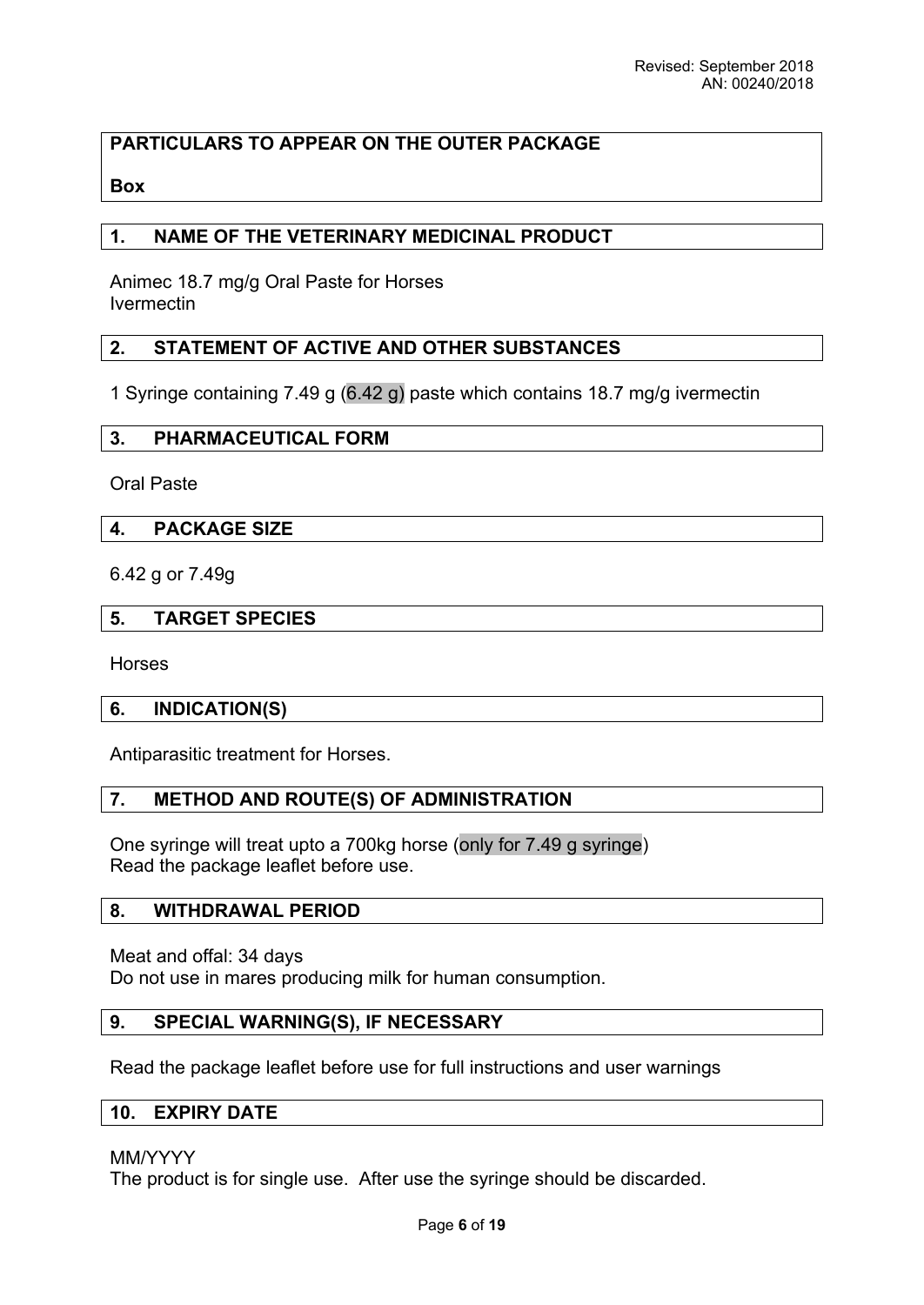#### **11. SPECIAL STORAGE CONDITIONS**

Do not store above 25°C

#### **12. SPECIAL PRECAUTIONS FOR THE DISPOSAL OF UNUSED PRODUCTS OR WASTE MATERIALS, IF ANY**

#### **13. THE WORDS "FOR ANIMAL TREATMENT ONLY" AND CONDITIONS OR RESTRICTIONS REGARDING SUPPLY AND USE, if applicable**

For animal treatment only

## **14. THE WORDS "KEEP OUT OF THE REACH AND SIGHT OF CHILDREN"**

Keep out of the reach and sight of children

#### **15. NAME AND ADDRESS OF THE MARKETING AUTHORISATION HOLDER**

ECO Animal Health Ltd. 78 Coombe Road New Malden **Surrey** KT3 4QS United Kingdom

#### **16. MARKETING AUTHORISATION NUMBER(S)**

Veterinary Medicinal Product authorised for use in UK and IE.

IRELAND ONLY

LM

VPANo.: 10859/014/001

| UK ONI Y |                          |
|----------|--------------------------|
|          | To be supplied only on a |
| POM-VPS  | veterinary prescription  |
|          | Vm 13277/4019            |

# **17. MANUFACTURER'S BATCH NUMBER**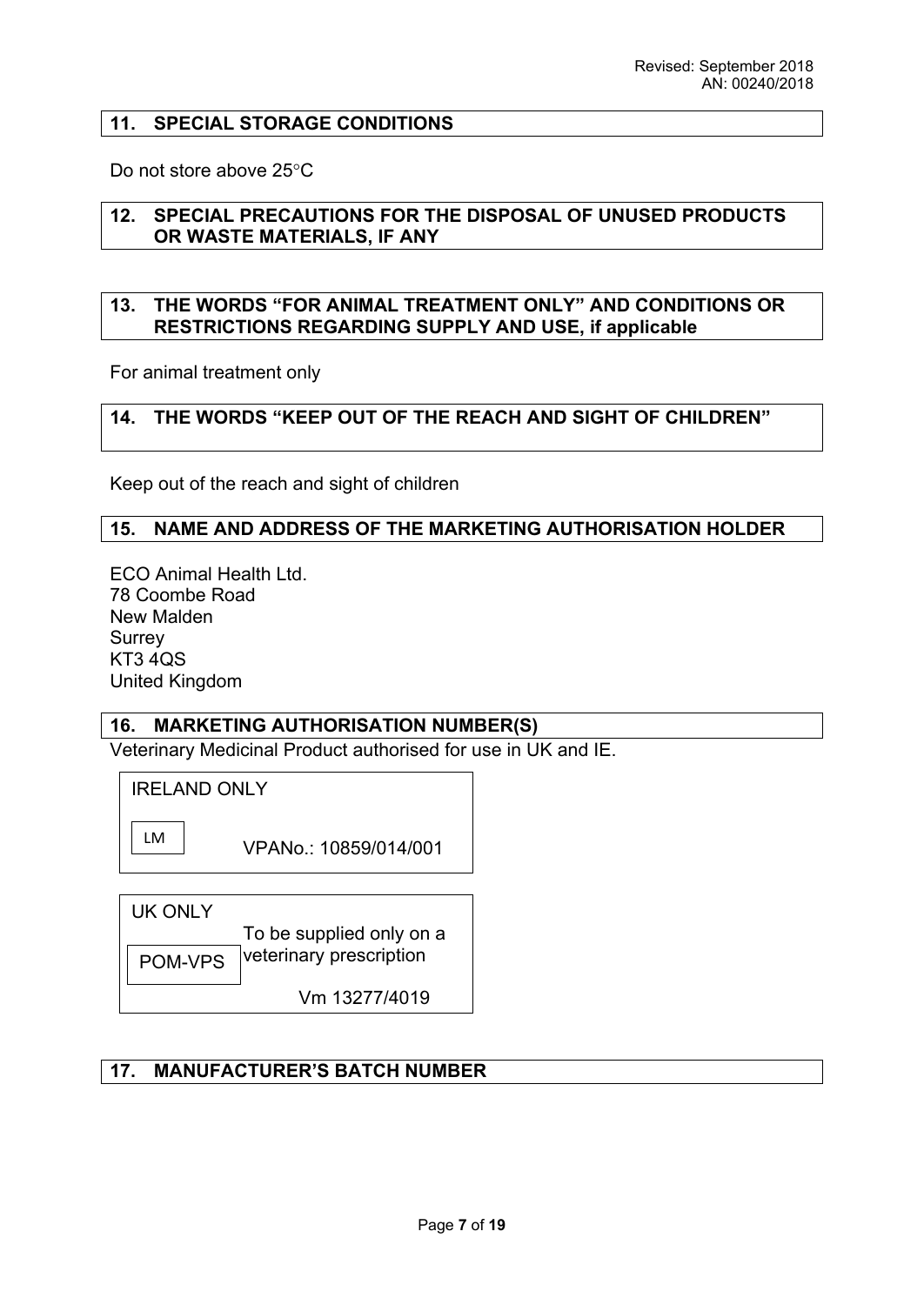# **C. PACKAGE LEAFLET**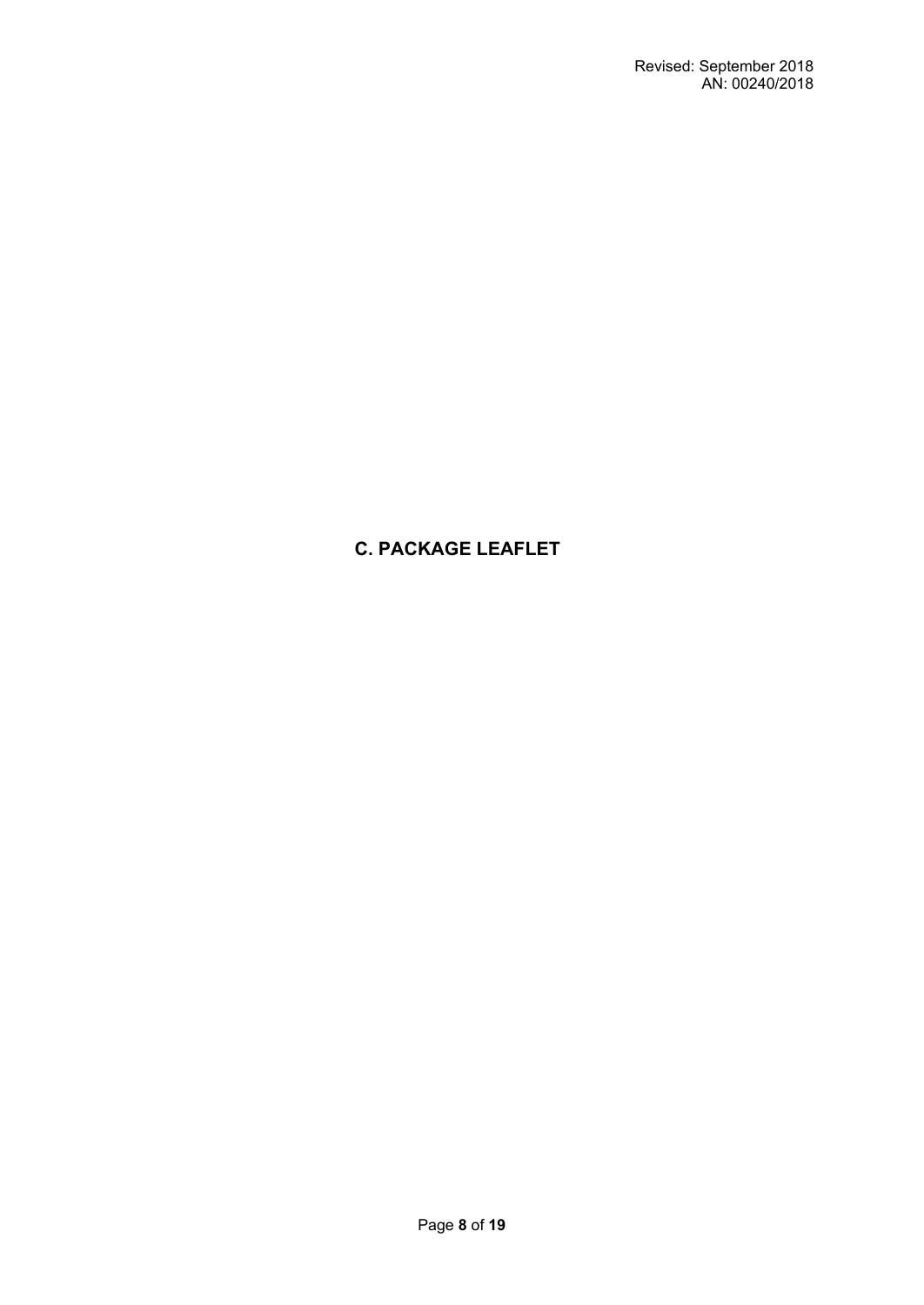# **PACKAGE LEAFLET**

Animec 18.7 mg/g Oral Paste for Horses

## **1. NAME AND ADDRESS OF THE MARKETING AUTHORISATION HOLDER AND OF THE MANUFACTURING AUTHORISATION HOLDER RESPONSIBLE FOR BATCH RELEASE, IF DIFFERENT**

Marketing authorisation holder ECO Animal Health Ltd. 78 Coombe Road

New Malden Surrey KT3 4QS UNITED KINGDOM

Manufacturer for the batch release: Battle, Hayward & Bower Ltd. Crofton Drive Allenby Road Industrial Estate Lincoln LN3 4NP UNITED KINGDOM

or

ACME Drugs S.r.l. Via Portella della Ginestra, 9, Zona Industriale Corte Tegge 42025 CAVRIAGO (RE) Italy

## **2. NAME OF THE VETERINARY MEDICINAL PRODUCT**

Animec 18.7 mg/g Oral Paste for Horses

Ivermectin

# **3. STATEMENT OF THE ACTIVE SUBSTANCE(S) AND OTHER INGREDIENT(S)**

Ivermectin 18.7 mg/g A white homogeneous paste

# **4. INDICATION(S)**

Treatment of nematode or arthropod infection due to:

Large strongyles: *Strongylus vulgaris* (adults and L<sub>4</sub> stage larvae [arterial]) *Strongylus edentatus* (adults and L<sub>4</sub> stage larvae [tissue]) *Strongylus equinus* (adults)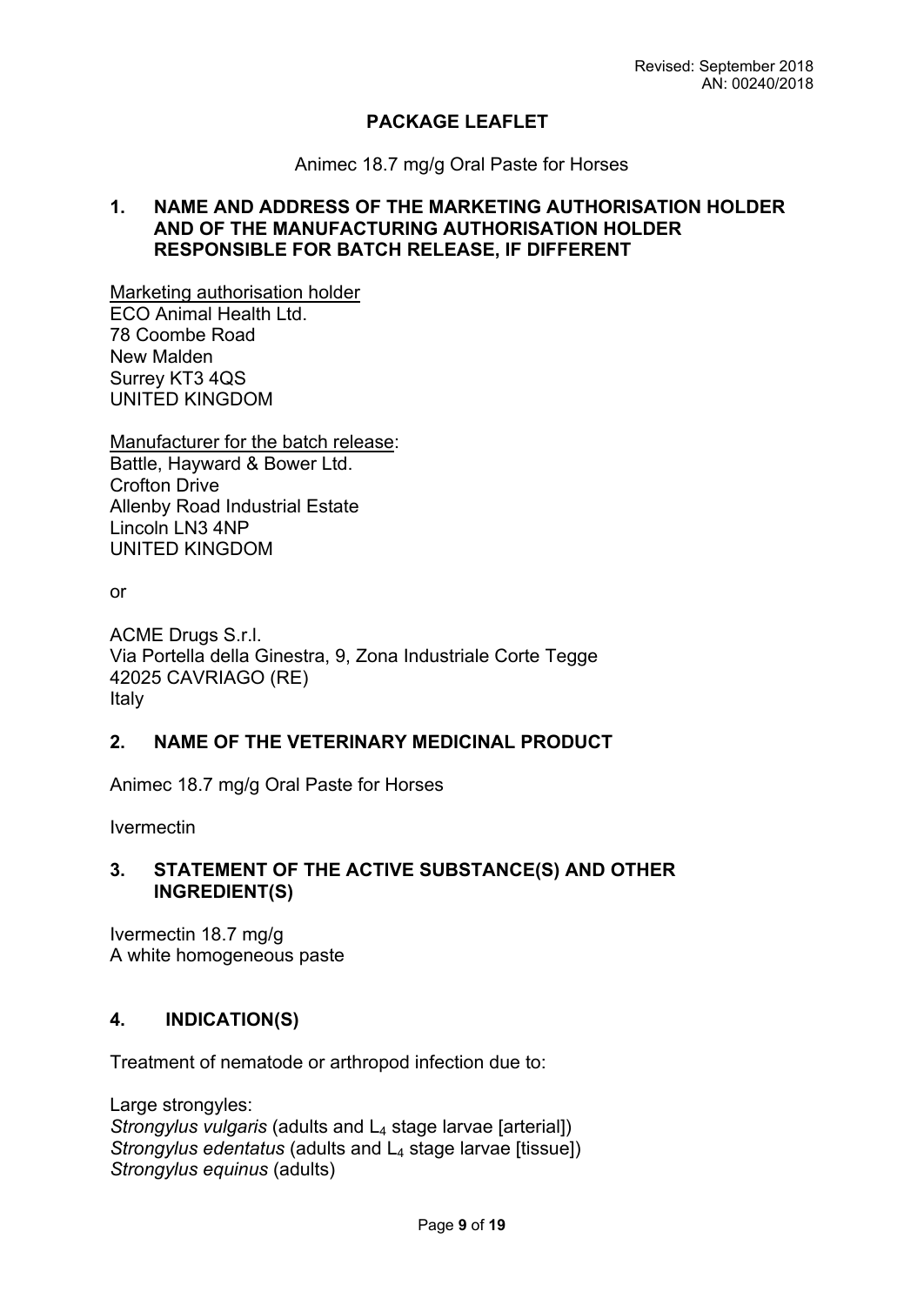Small strongyles (including benzimidazole resistant strains): *Cyathostomum spp (adults and luminal L<sub>4</sub> stage larvae)*  $Cylicocvclus$  spp. (adults and luminal  $L_4$  stage larvae) *Cylicodontophorus spp.* (adults and luminal L<sub>4</sub> stage larvae) *Cylicostephanus spp.* (adults and luminal L<sub>4</sub> stage larvae) *Gyalocephalus spp.* (adults and luminal L<sub>4</sub> stage larvae)

Ascarids:

*Parascaris equorum* (luminal  $L_5$  larvae and adults)

Pinworms: *Oxyuris equi* (L4 stage larvae and adults)

Neck threadworms: *Onchocerca spp* (microfilariae)

Stomach bots: *Gasterophilus spp* (oral and gastric stages)

# **5. CONTRAINDICATIONS**

Do not use in case of hypersensitivity to the active substance or to any of the excipients.

Do not use in dogs or cats as severe adverse reactions may occur.

## **6. ADVERSE REACTIONS**

The effects of GABA agonists are increased by ivermectin

If you notice any serious effects or other effects not mentioned in this leaflet, please inform your veterinary surgeon

# **7. TARGET SPECIES**

Horses

## **8. DOSAGE FOR EACH SPECIES, ROUTE(S) AND METHOD OF ADMINISTRATION**

Dosage:

One syringe division of paste per 100 kg body weight (based on a recommended dosage of 200 microgram ivermectin per kg body weight).. The syringe containing 6.42 g of paste delivers sufficient paste to treat 600 kg of bodyweight at the recommended dose rate.

The syringe containing 7.49 g of paste delivers sufficient paste to treat 700 kg of bodyweight at the recommended dose rate.

Administration:

The paste is given by oral route.

# **9. ADVICE ON CORRECT ADMINISTRATION**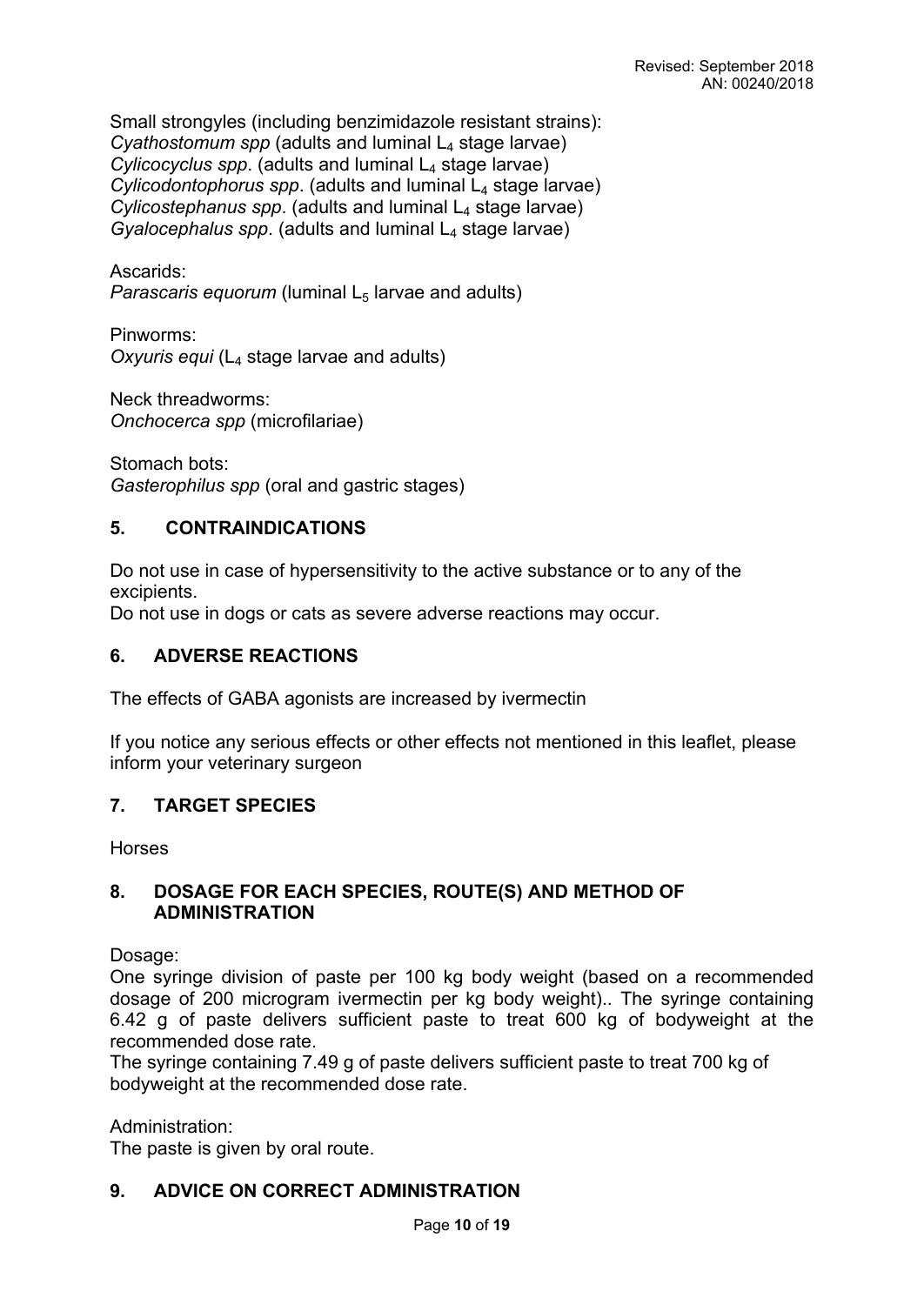To ensure administration of a correct dose, body weight should be determined as accurately as possible. The animal's mouth should be free from food to ensure swallowing. Turn the screw gauge on the syringe plunger to the body weight of the horse. The tip of the syringe barrel should be inserted at the interdental space (the gap between the front and back teeth) and the paste deposited on the base of the tongue. Advance the plunger as far as it will go, depositing the medication on the base of the tongue. Immediately elevate the horse's head for a few seconds to ensure swallowing.

# **10. WITHDRAWAL PERIOD**

Meat and offal: 34 days Do not use in mares producing milk for human consumption.

## **11. SPECIAL STORAGE PRECAUTIONS**

Keep out of the reach and sight of children. Do not store above  $25^{\circ}$ C The product is for single use. After use, the syringe should be discarded. Do not use after expiry date which is stated on the label/carton

## **12. SPECIAL WARNING(S)**

## **Special precautions for use in animals**

Some horses with heavy infections of *Onchocerca* spp. microfilariae have experienced oedema and pruritus following treatment. Such reactions are assumed to be the result of death of large numbers of microfilariae. These signs resolve within a few days but symptomatic treatment may be advisable

Care should be taken to avoid the following practices because they increase the risk of development of resistance and could ultimately result in ineffective therapy:

- Too frequent and repeated use of anthelmintics from the same class over an extended period of time,
- Underdosing, which may be due to underestimation of body weight or misadministration of the product.

Suspected clinical cases of resistance to anthelmintics should be further investigated using appropriate tests (e.g. Faecal Egg Count Reduction Test). Where the results of the test(s) strongly suggest resistance to a particular anthelmintic, an anthelmintic belonging to another pharmacological class and having a different mode of action should be used.

Veterinary advice should be given on appropriate dosing programs and stock management to achieve adequate parasite control and reduce the likelihood of anthelmintic resistance developing. In the event that a product is suspected of being ineffective, the animal owner is advised to seek veterinary advice.

Resistance to ivermectin has been reported in Parascaris equorum. Therefore, the use of this product should be based on local farm epidemiological information about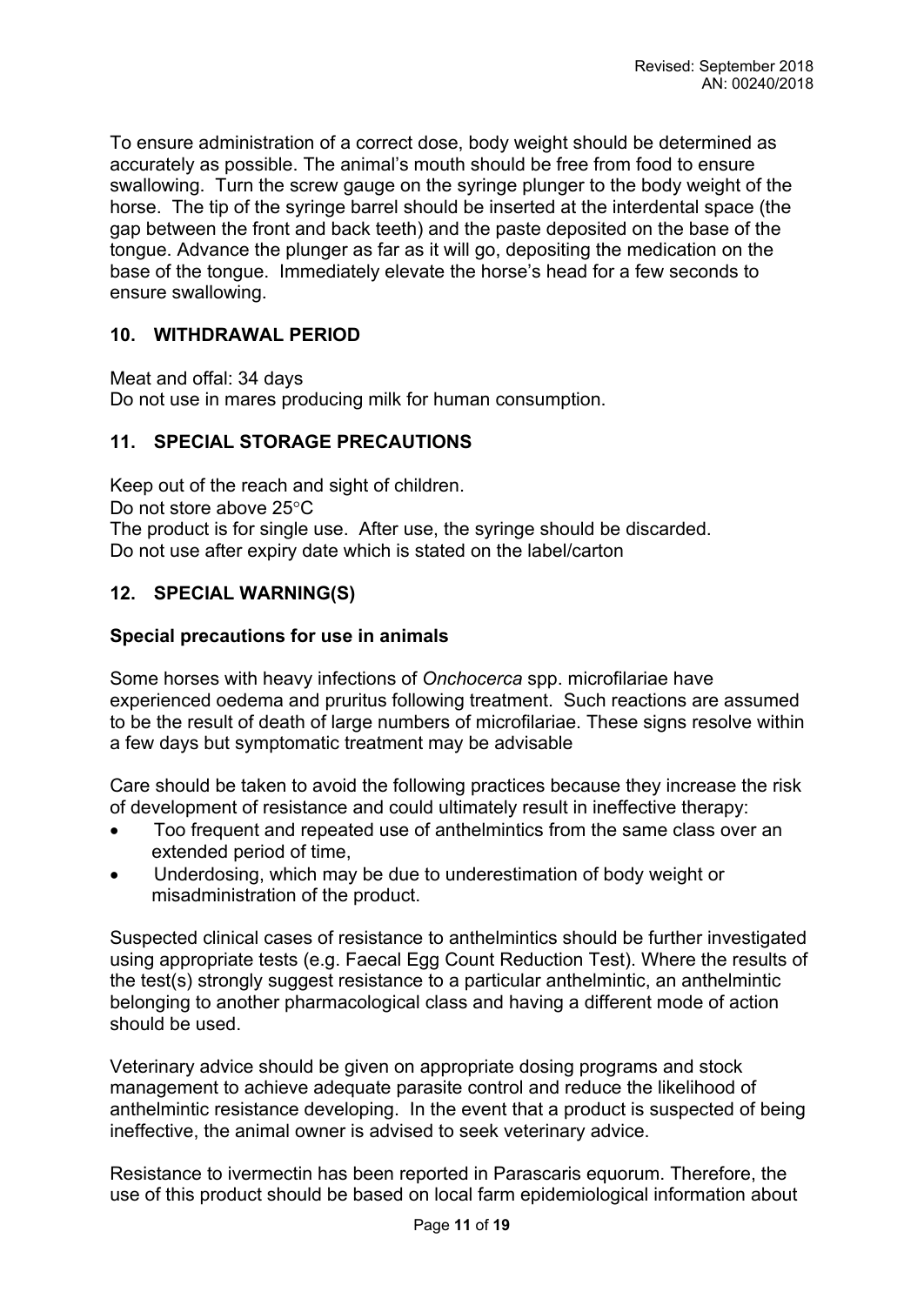susceptibility of nematodes and recommendations on how to limit further selection for resistance to anthelmintics

Since ivermectin is highly bound to plasma proteins, special care should be taken in cases of sick animals or in nutritional conditions associated with low plasma protein levels.

Dogs and cats should not be allowed to ingest spilled gel or have access to used packaging due to the potential for adverse effects related to ivermectin toxicity

The product has been formulated for use in horses only. Cats, dogs, especially Collies, Old English Sheepdogs and related breeds or crosses, and also turtles and tortoises may be may be adversely affected by the concentration of ivermectin in this product if they are allowed to ingest spilled paste or have access to used syringes.

The product can be administered to mares at any stages of pregnancy or lactation.

Mild transitory signs (slowed pupillary light response and depression) have been seen at a higher dose of 1.8 mg/kg (9 times the recommended dose level). Other signs seen at higher doses include mydriasis (dilation of the pupil), ataxia (incoordination), tremors (shaking), stupor (dull), coma and death. The less severe signs have been transitory.

Although no antidote has been identified, symptomatic therapy may be beneficial.

#### **User warnings**

Do not smoke, eat or drink while handling the product.

Wash hands after use.

This product may cause skin and eye irritation. Therefore, the user should avoid contact of the product with the skin and the eyes. In case of contact, rinse immediately with plenty of water.

In the case of accidental ingestion or eye irritation after contact seek medical advice immediately and show the package insert or the label to the physician.

# **13. SPECIAL PRECAUTIONS FOR THE DISPOSAL OF UNUSED PRODUCT OR WASTE MATERIAL, IF ANY**

EXTREMELY DANGEROUS TO FISH AND AQUATIC LIFE. Do not contaminate surface waters or ditches with product or used container. Any unused veterinary medicinal product or waste materials derived from such veterinary medicinal products should be disposed of in accordance with local requirements.

# **14. DATE ON WHICH THE PACKAGE LEAFLET WAS LAST APPROVED**

January 2012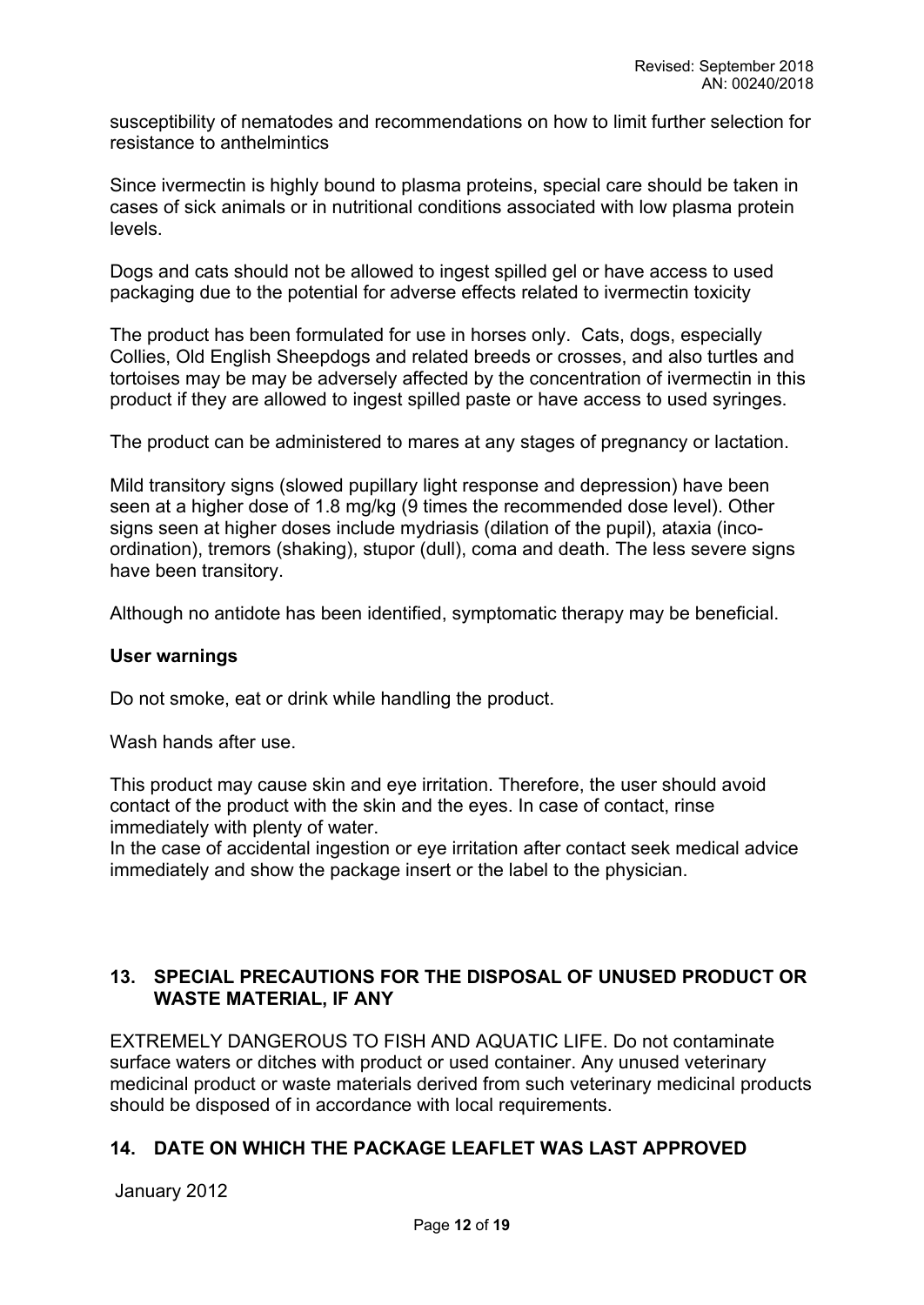# **15. OTHER INFORMATION**

For Animal Treatment Only

Veterinary Medicinal Product authorised for use in UK and IE.

IRELAND ONLY

LM Licensed Merchant VPANo.: 10859/014/001

UK ONLY – To be supplied only on a veterinary prescription Vm 13277/4019 Dispose of any unused product and empty containers in accordance with guidance from your local waste regulation authority POM-VPS

Pack size:

Box containing 1 syringe of 6,42 g Box containing 1 syringe of 7,49 g Box containing 50 syringes of 7,49 g Not all pack sizes may be marketed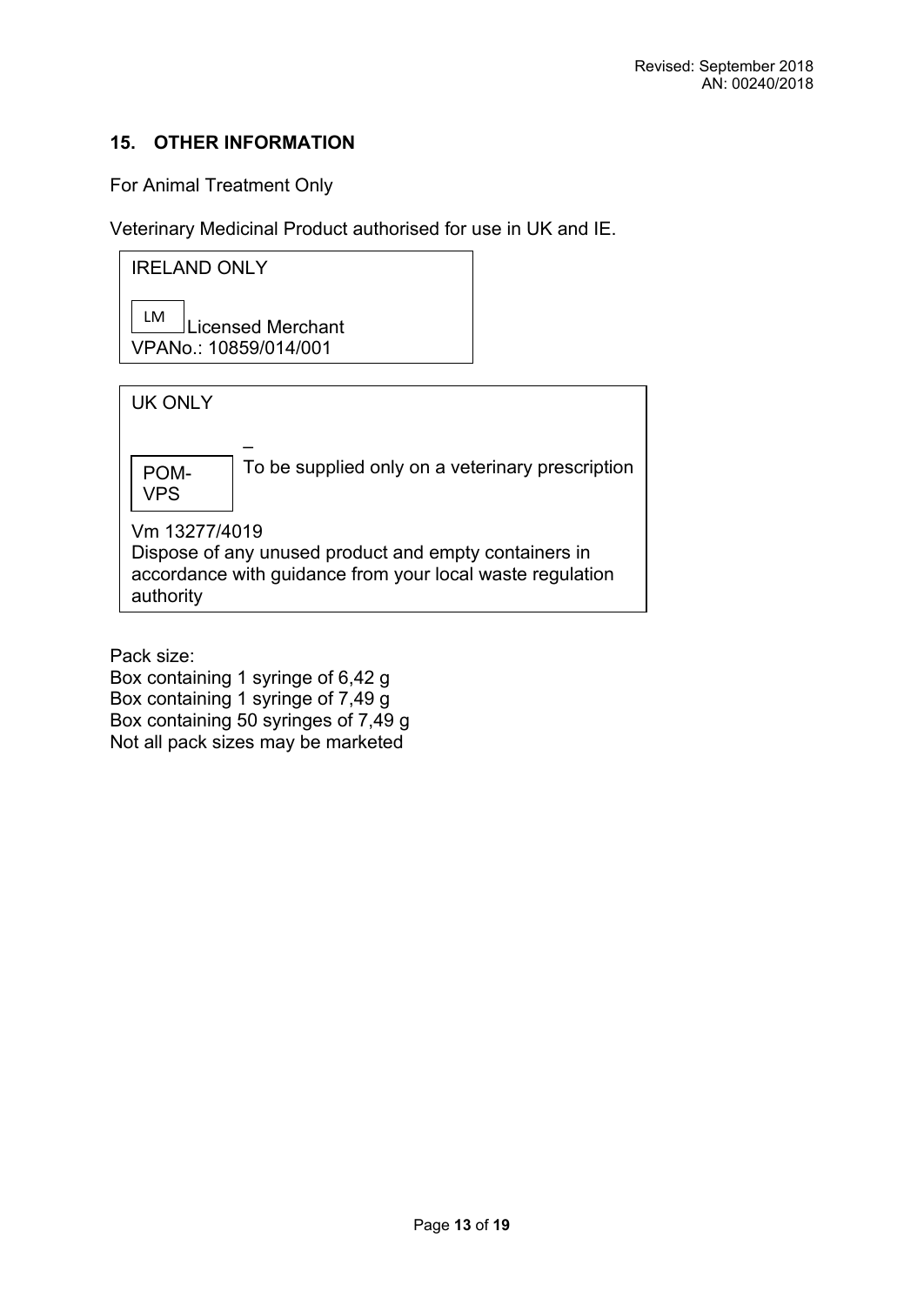**B. BOX LABEL** Box of 50 syringes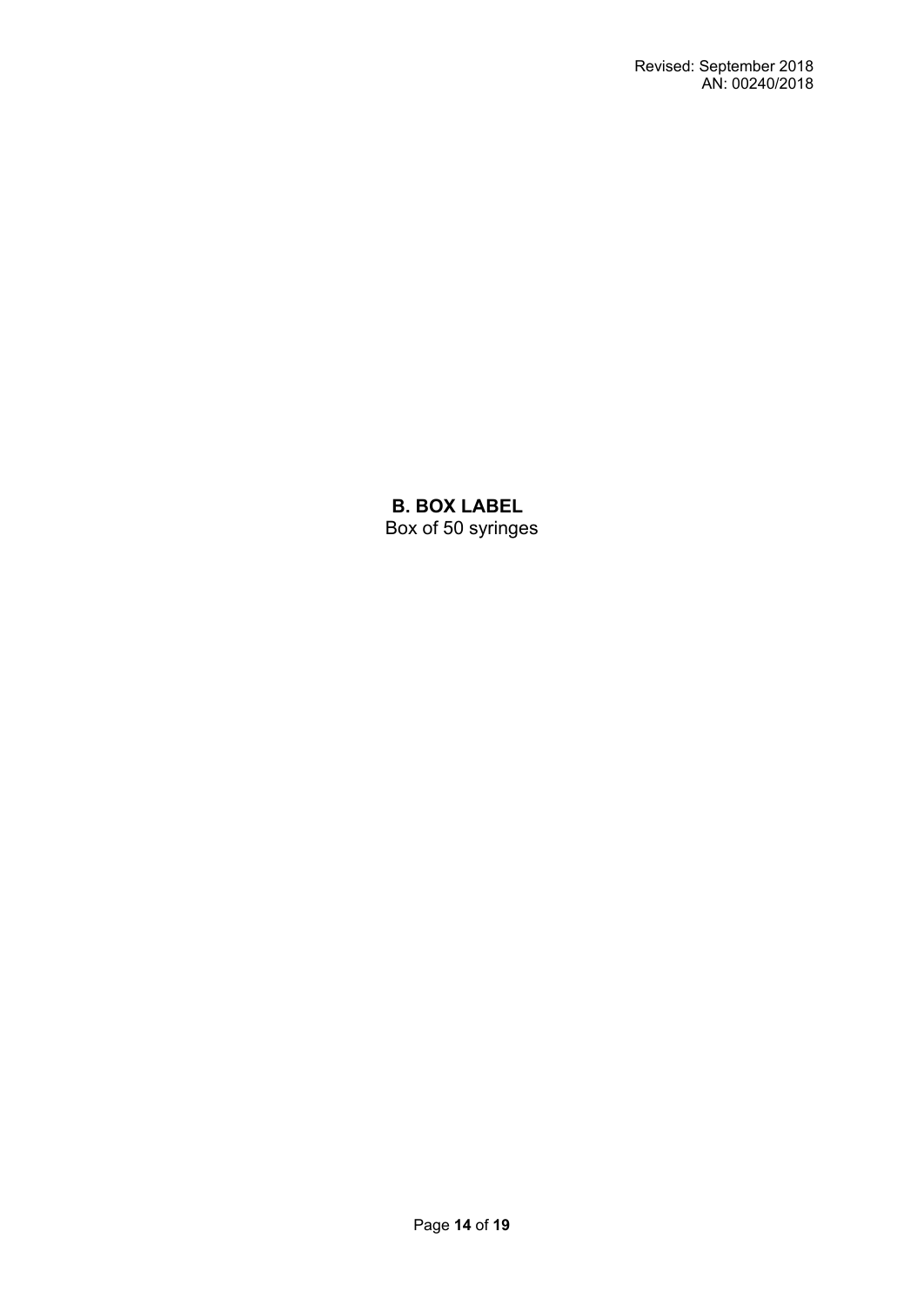# **PARTICULARS TO APPEAR ON THE OUTER PACKAGE**

## **Box of 50 syringes**

## **1. NAME OF THE VETERINARY MEDICINAL PRODUCT**

Animec 18.7 mg/g Oral Paste for Horses

Ivermectin

#### **2. STATEMENT OF ACTIVE AND OTHER SUBSTANCES**

Ivermectin 18.7 mg/g A white homogeneous paste

#### **3. PHARMACEUTICAL FORM**

Oral Paste

#### **4. PACKAGE SIZE**

Each syringe containing 7.49 g paste which contains 18.7 mg/g ivermectin 50 syringes per box

#### **5. TARGET SPECIES**

Horses

#### **6. INDICATION(S)**

Treatment of nematode or arthropod infection due to:

Large strongyles:

*Strongylus vulgaris* (adults and L<sub>4</sub> stage larvae [arterial]) *Strongylus edentatus* (adults and L<sub>4</sub> stage larvae [tissue]) *Strongylus equinus* (adults)

Small strongyles (including benzimidazole resistant strains):  $C$ *yathostomum spp* (adults and luminal  $L_4$  stage larvae) Cylicocyclus spp. (adults and luminal L<sub>4</sub> stage larvae) *Cylicodontophorus spp.* (adults and luminal L<sub>4</sub> stage larvae) *Cylicostephanus spp*. (adults and luminal L4 stage larvae) *Gyalocephalus spp.* (adults and luminal L<sub>4</sub> stage larvae)

Ascarids: *Parascaris equorum* (luminal L<sub>5</sub> larvae and adults)

Pinworms: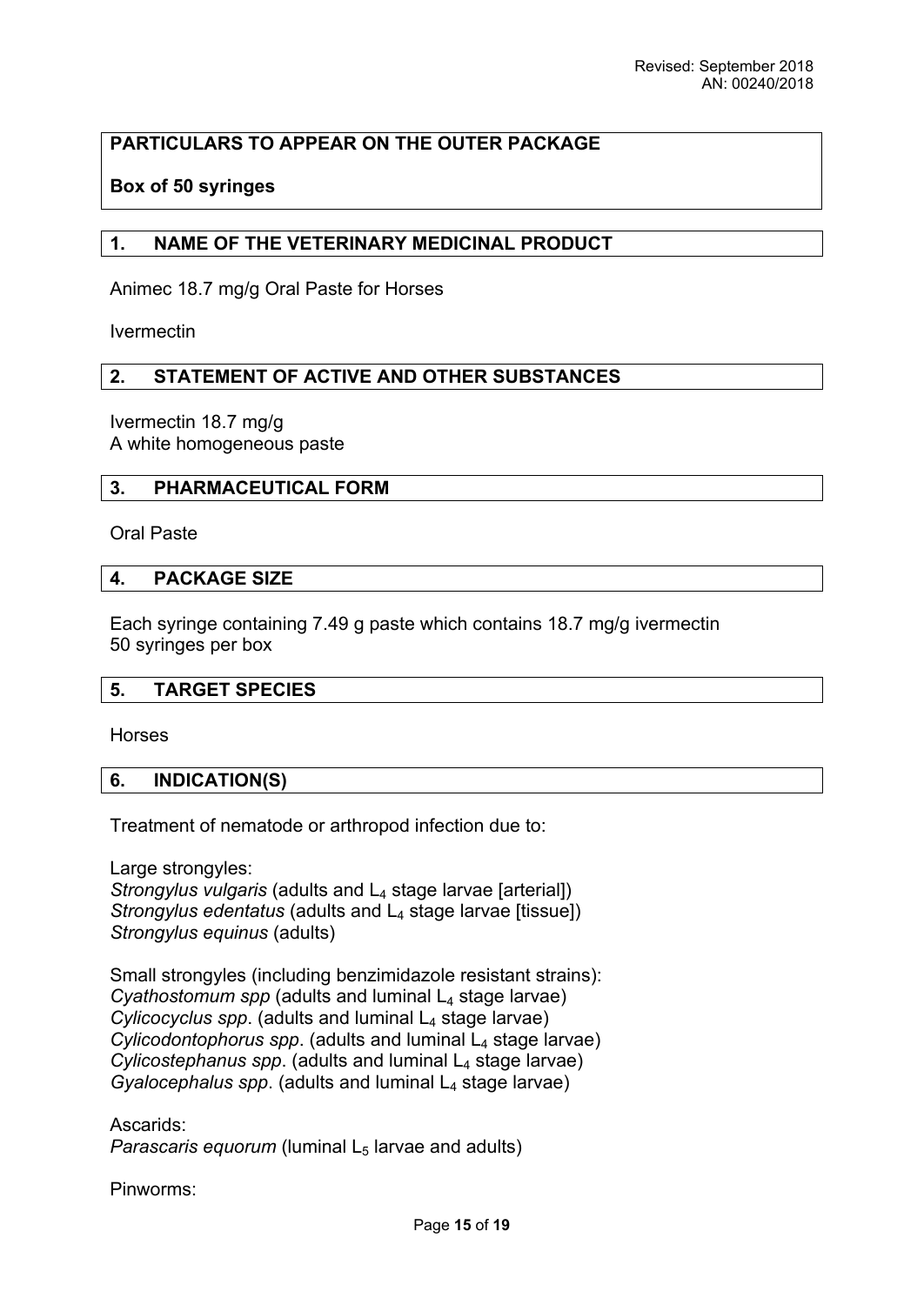*Oxyuris equi* (L4 stage larvae and adults)

Neck threadworms: *Onchocerca spp* (microfilariae)

Stomach bots: *Gasterophilus spp* (oral and gastric stages)

# **7. METHOD AND ROUTE(S) OF ADMINISTRATION**

# Dosage:

One syringe division of paste per 100 kg body weight (based on a recommended dosage of 200 microgram ivermectin per kg body weight).

The syringe containing 7.49 g of paste delivers sufficient paste to treat 700 kg of bodyweight at the recommended dose rate.

Administration: The paste is given by oral route.

To ensure administration of a correct dose, body weight should be determined as accurately as possible. The animal's mouth should be free from food to ensure swallowing. Turn the screw gauge on the syringe plunger to the body weight of the horse. The tip of the syringe barrel should be inserted at the interdental space (the gap between the front and back teeth) and the paste deposited on the base of the tongue. Advance the plunger as far as it will go, depositing the medication on the base of the tongue. Immediately elevate the horse's head for a few seconds to ensure swallowing.

## **8. WITHDRAWAL PERIOD**

Meat and offal: 34 days

Do not use in mares producing milk for human consumption.

# **9. SPECIAL WARNING(S), IF NECESSARY**

## **Contraindications**

Do not use in case of hypersensitivity to the active substance or to any of the excipients.

Do not use in dogs or cats as severe adverse reactions may occur.

## **Adverse reactions**

The effects of GABA agonists are increased by ivermectin If you notice any serious effects or other effects not mentioned in this leaflet, please inform your veterinary surgeon

# **Special precautions for use in animals**

Page **16** of **19** Some horses with heavy infections of *Onchocerca* spp. microfilariae have experienced oedema and pruritus following treatment. Such reactions are assumed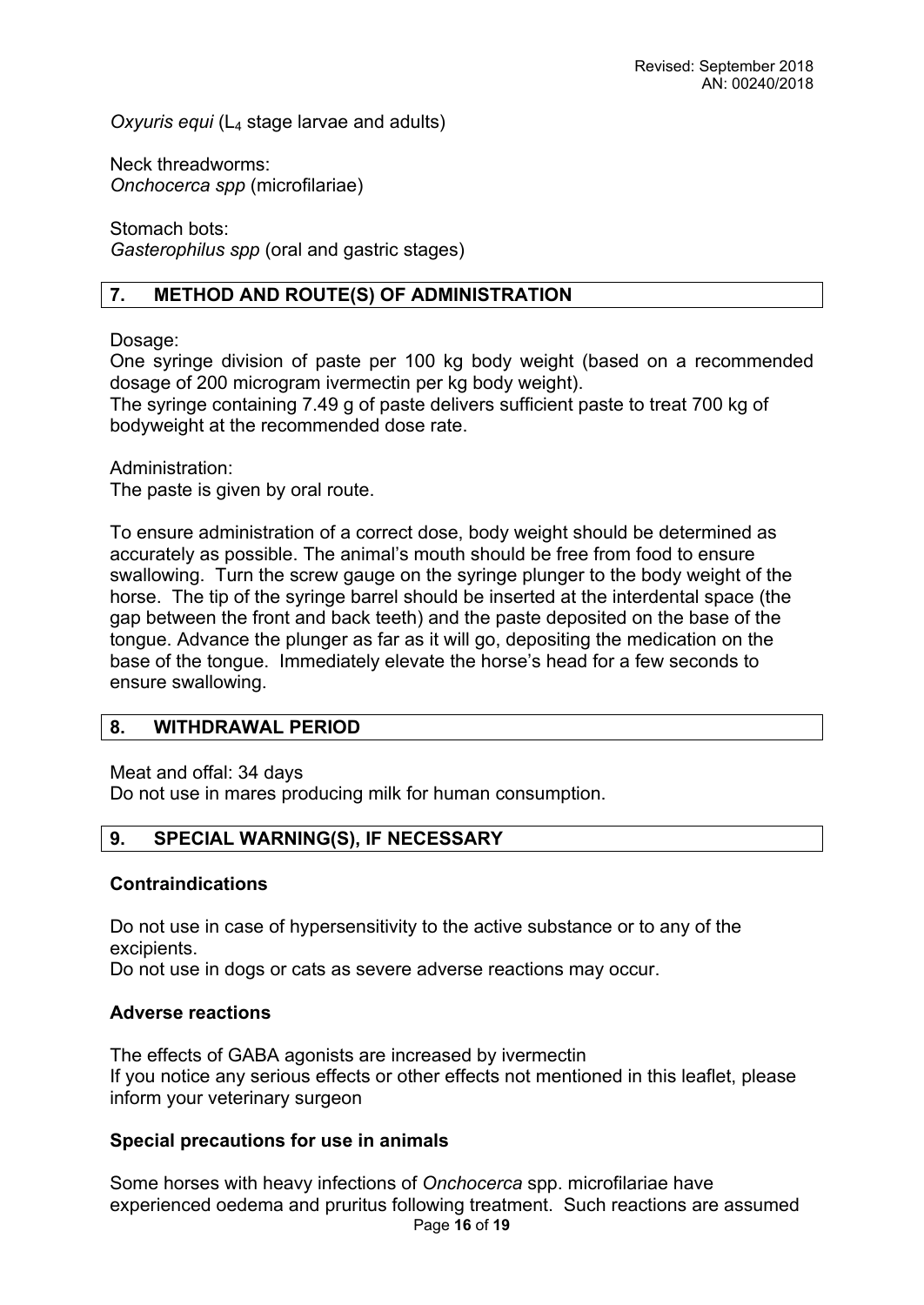to be the result of death of large numbers of microfilariae. These signs resolve within a few days but symptomatic treatment may be advisable

Care should be taken to avoid the following practices because they increase the risk of development of resistance and could ultimately result in ineffective therapy:

- Too frequent and repeated use of anthelmintics from the same class over an extended period of time,
- Underdosing, which may be due to underestimation of body weight or misadministration of the product.

Suspected clinical cases of resistance to anthelmintics should be further investigated using appropriate tests (e.g. Faecal Egg Count Reduction Test). Where the results of the test(s) strongly suggest resistance to a particular anthelmintic, an anthelmintic belonging to another pharmacological class and having a different mode of action should be used.

Veterinary advice should be given on appropriate dosing programs and stock management to achieve adequate parasite control and reduce the likelihood of anthelmintic resistance developing. In the event that a product is suspected of being ineffective, the animal owner is advised to seek veterinary advice.

Resistance to ivermectin has been reported in Parascaris equorum. Therefore, the use of this product should be based on local farm epidemiological information about susceptibility of nematodes and recommendations on how to limit further selection for resistance to anthelmintics

Since ivermectin is highly bound to plasma proteins, special care should be taken in cases of sick animals or in nutritional conditions associated with low plasma protein levels.

Dogs and cats should not be allowed to ingest spilled gel or have access to used packaging due to the potential for adverse effects related to ivermectin toxicity

The product has been formulated for use in horses only. Cats, dogs, especially Collies, Old English Sheepdogs and related breeds or crosses, and also turtles and tortoises may be may be adversely affected by the concentration of ivermectin in this product if they are allowed to ingest spilled paste or have access to used syringes.

The product can be administered to mares at any stages of pregnancy or lactation.

Mild transitory signs (slowed pupillary light response and depression) have been seen at a higher dose of 1.8 mg/kg (9 times the recommended dose level). Other signs seen at higher doses include mydriasis (dilation of the pupil), ataxia (incoordination), tremors (shaking), stupor (dull), coma and death. The less severe signs have been transitory.

Although no antidote has been identified, symptomatic therapy may be beneficial.

# **User warnings**

Do not smoke, eat or drink while handling the product.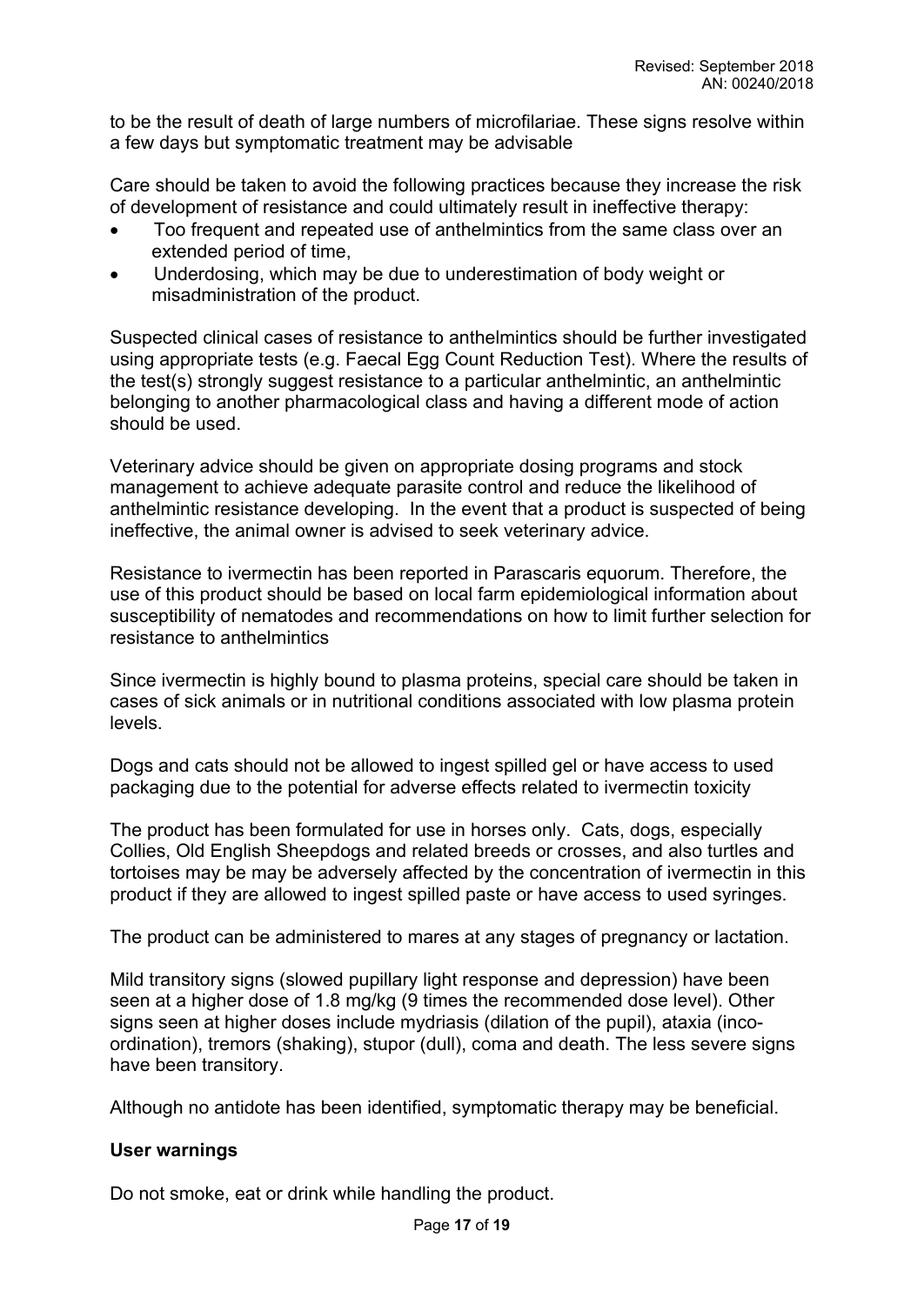Wash hands after use.

This product may cause skin and eye irritation. Therefore, the user should avoid contact of the product with the skin and the eyes. In case of contact, rinse immediately with plenty of water.

In the case of accidental ingestion or eye irritation after contact seek medical advice immediately and show the package insert or the label to the physician.

## **10. EXPIRY DATE**

#### MM/YYYY

The product is for single use. After use the syringe should be discarded.

#### **11. SPECIAL STORAGE CONDITIONS**

Do not store above 25°C

#### **12. SPECIAL PRECAUTIONS FOR THE DISPOSAL OF UNUSED PRODUCTS OR WASTE MATERIALS, IF ANY**

EXTREMELY DANGEROUS TO FISH AND AQUATIC LIFE. Do not contaminate surface waters or ditches with product or used container. Any unused veterinary medicinal product or waste materials derived from such veterinary medicinal products should be disposed of in accordance with local requirements.

## **13. THE WORDS "FOR ANIMAL TREATMENT ONLY" AND CONDITIONS OR RESTRICTIONS REGARDING SUPPLY AND USE, if applicable**

For animal treatment only

## **14. THE WORDS "KEEP OUT OF THE REACH AND SIGHT OF CHILDREN"**

Keep out of the reach and sight of children

#### **15. NAME AND ADDRESS OF THE MARKETING AUTHORISATION HOLDER**

Marketing authorisation holder ECO Animal Health Ltd. 78 Coombe Road New Malden Surrey KT3 4QS UNITED KINGDOM

Manufacturer for the batch release: Battle, Hayward & Bower Ltd. Crofton Drive Allenby Road Industrial Estate